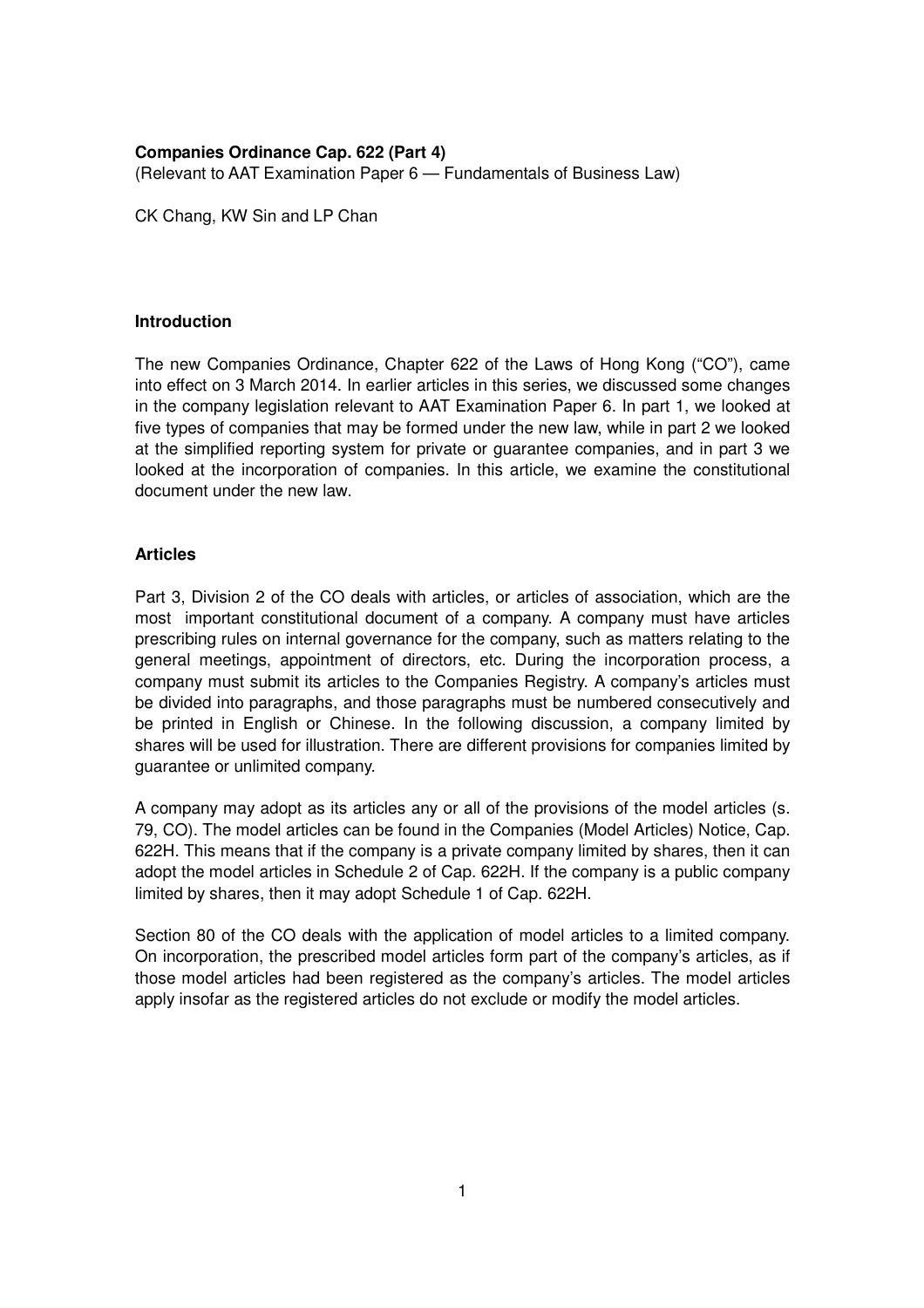## **Content and effect**

Part 3, Division 2, Subdivision 3 of the CO deals with the content and effect of the articles. Apart from the regulations, there are some mandatory clauses in the articles. A company's articles must state the name of the company (s. 81, CO). On the other hand, the company may choose whether to state the company's objects in its articles or not. The only exception is that a company which has been granted a licence under s. 103 of the CO and which wishes to dispense with the words 'Limited' in its name must state its objects (s. 82, CO). The articles of a limited company must also state that the liability of its members is limited (s. 83, CO). The articles of a company limited by shares must state that the liability of its members is limited to any amount unpaid on the shares held by the members (s. 84, CO).

The articles of a company with share capital must state certain information about the share capital and initial shareholding, such as:

- (a) the total number of shares that the company proposes to issue on the company's formation;
- (b) the total amount of share capital to be subscribed by the company's founder members on formation;
- (c) the amount to be paid up or to be regarded as paid up, and the amount to remain unpaid or to be regarded as remaining unpaid, on the total number of shares that the company proposes to issue on formation;
- (d) if the share capital is to be divided into different classes of shares on formation, as well as stating the classes and, for each class:
	- (i) the total number of shares in that class that the company proposes to issue on formation;
	- (ii) the total amount of share capital in that class to be subscribed by the company's founder members on formation;
	- (iii) the amount to be paid up or to be regarded as paid up, and the amount to remain unpaid or to be regarded as remaining unpaid, on the total number of shares in that class that the company proposes to issue on formation (s. 85, CO and s. 8 of Schedule 2).

If a company wishes to protect existing shareholders from dilution of their shareholding, it can state in its articles the maximum number of shares that the company may issue. This is optional. Such provision in the articles can be amended by ordinary resolution (see below).

A company's articles, once registered, have effect as a contract under seal between the company and each member, and between a member and each other member. In addition, they are to be regarded as containing covenants on the part of the company and of each member to observe all the provisions of the articles (s. 86, CO). This is commonly referred to as a statutory contract. Candidates working on AAT Examination Paper 6 Fundamentals of Business Law are advised to revise the case law in this area.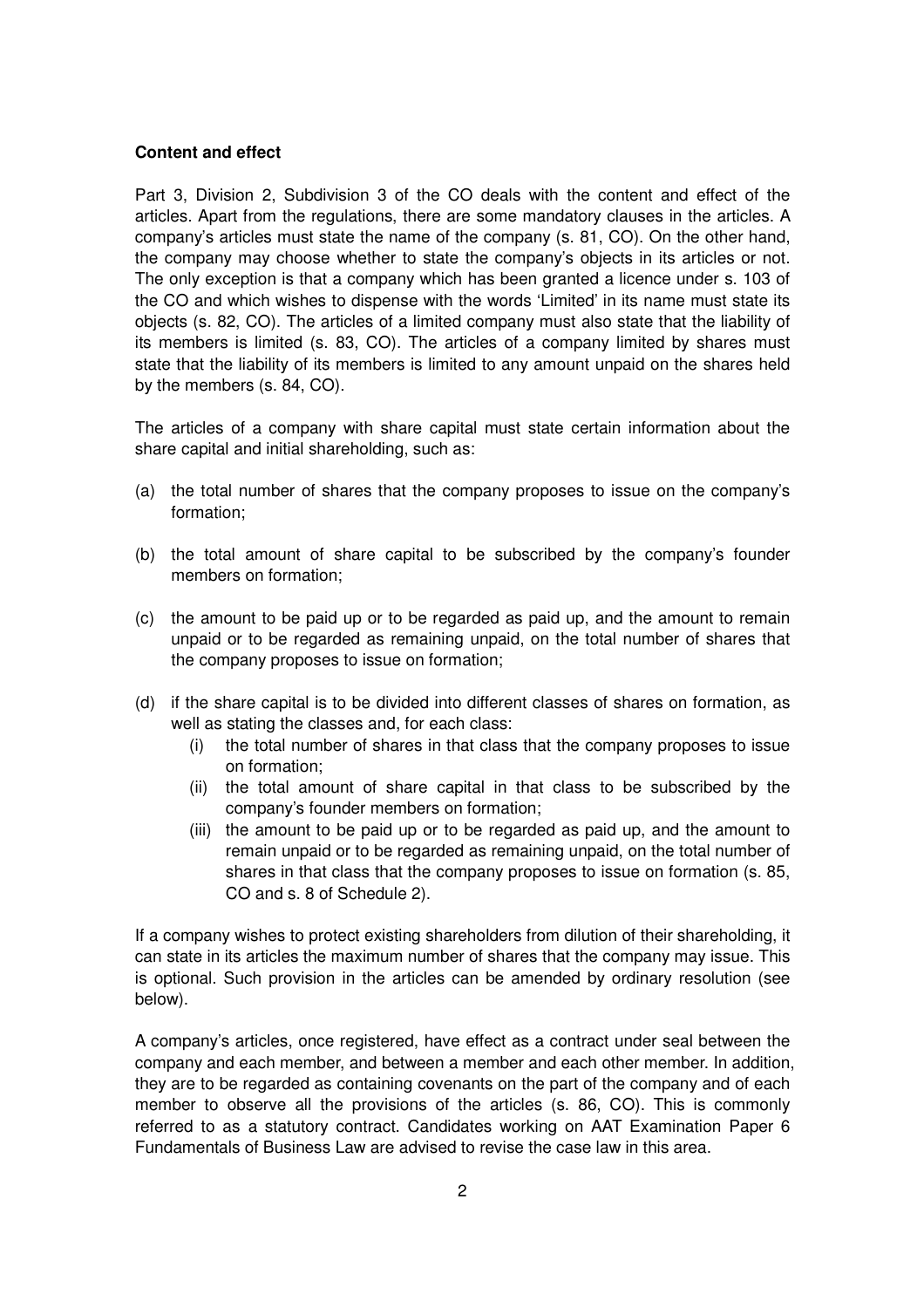#### **Companies incorporated under the old law**

Companies that were incorporated under the old law were required to have both the memorandum of association and the articles of association. They might also have adopted Table A under the old law as their registered articles of association. The new CO abolishes the memorandum of association and now only the articles of association need to be submitted. There are also differences between Table A and the Model Articles, which leads us to ask how these inconsistencies might be resolved.

First, there is a deeming provision under s. 98 of the CO regarding the conditions of memorandum of association of an existing company. A condition that was contained in the memorandum of association and was in force is to be regarded as a provision of the company's articles. Furthermore, any condition in the memorandum of association stating the authorised share capital and the nominal values of shares is to be regarded as deleted and shall not to be regarded as a provision of the company's articles.

Second, the new law does not require existing companies to amend their articles. So, such companies may continue to use their registered articles of association insofar as they are not modified by the provisions of the new CO. Furthermore, under s. 80 of the CO, the model articles will apply where the existing articles do not exclude or modify the model articles. Existing companies should be advised to take this opportunity to review their articles and keep their articles updated if necessary, e.g. by tuning their provisions to adapt to the new no-par regime.

## **Alteration of articles**

Subject to the CO, a company may alter its articles and this can only be achieved by special resolution. However, there is one exception: An alteration in articles to the maximum number of shares that the company may issue may be made by ordinary resolution (s. 88, CO).

An alteration made is as valid as if the alteration were originally contained in the articles. There are some restrictions in the alteration under both the statute and the common law. For companies limited by shares, some mandatory statements cannot be altered, such as a statement that the liability of its members is limited and that the liability of its members is limited to any amount unpaid on the shares. Furthermore, subject to rights to vary class rights under s. 180, CO, a company with a share capital must not make any alteration to its articles that are inconsistent with any rights attached to shares in a class of shares in the company (s. 87, CO). Alteration of articles is also subject to common law, for example, an alteration must be 'bona fide for the benefit of the company as a whole' (Allen v Gold Reefs of West Africa (1900)). Candidates are also advised to review the common law relevant to this area.